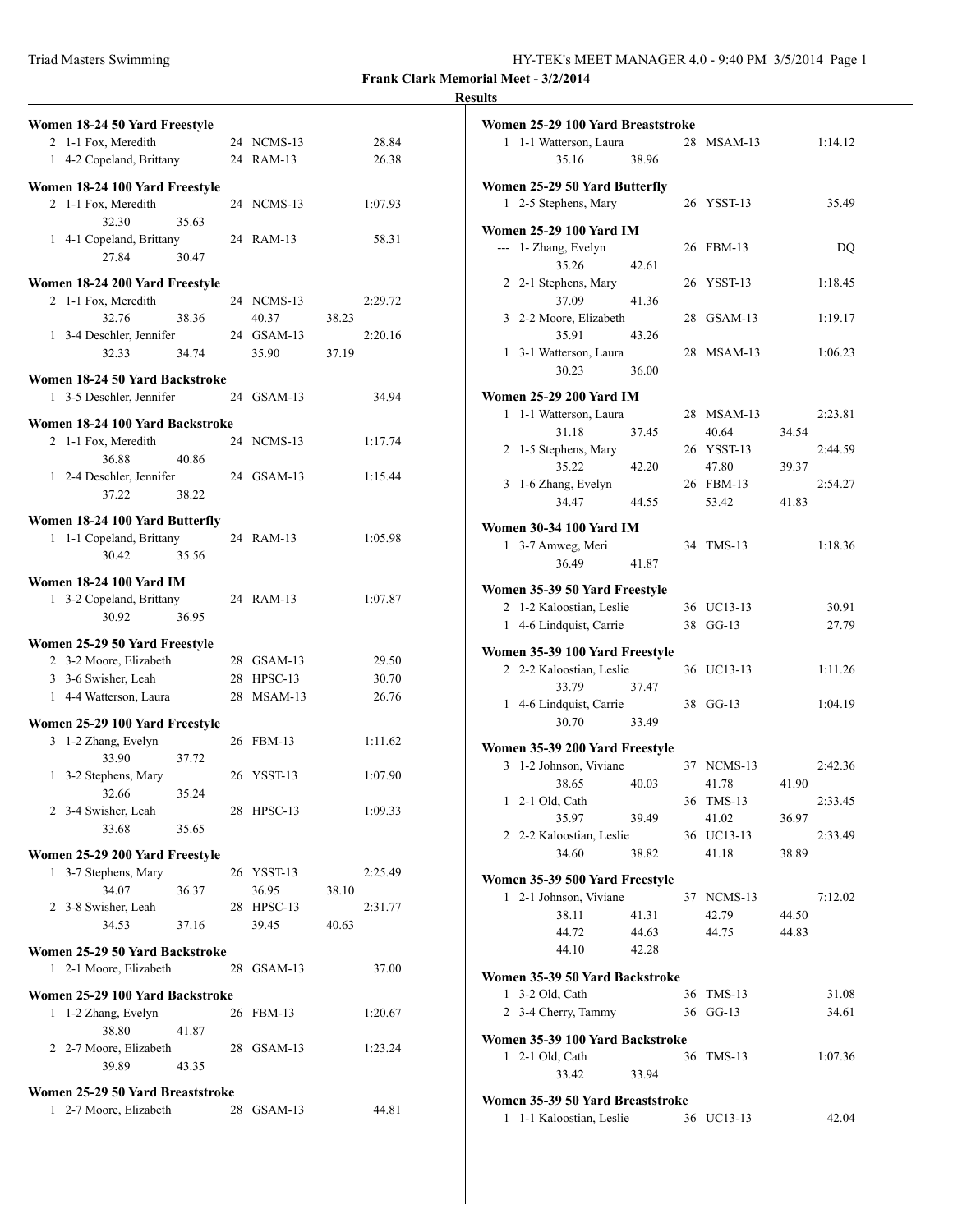| Triad Masters Swimming | HY-TEK's MEET MANAGER 4.0 - 9:40 PM 3/5/2014 Page 2 |
|------------------------|-----------------------------------------------------|
|------------------------|-----------------------------------------------------|

|                | Women 35-39 50 Yard Butterfly   |       |    |            |       |         |
|----------------|---------------------------------|-------|----|------------|-------|---------|
|                | 1 2-4 Lindquist, Carrie         |       |    | 38 GG-13   |       | 33.02   |
|                | 2 2-6 Cherry, Tammy             |       |    | 36 GG-13   |       | 35.51   |
|                |                                 |       |    |            |       |         |
|                | Women 35-39 100 Yard IM         |       |    |            |       |         |
|                | 3 1-1 Kaloostian, Leslie        |       |    | 36 UC13-13 |       | 1:23.16 |
|                | 38.96                           | 44.20 |    |            |       |         |
|                | 1 3-4 Lindquist, Carrie         |       | 38 | $GG-13$    |       | 1:11.95 |
|                | 33.31                           | 38.64 |    |            |       |         |
|                | 2 3-6 Cherry, Tammy             |       |    | 36 GG-13   |       | 1:16.85 |
|                | 35.26                           | 41.59 |    |            |       |         |
|                | <b>Women 35-39 200 Yard IM</b>  |       |    |            |       |         |
|                | 1 1-7 Johnson, Viviane          |       |    | 37 NCMS-13 |       | 3:03.81 |
|                | 41.75                           | 47.63 |    | 53.07      | 41.36 |         |
|                | Women 40-44 50 Yard Freestyle   |       |    |            |       |         |
|                | 5 3-7 Hefner, Kara              |       |    | 42 WELL-13 |       | 31.70   |
|                | 6 3-8 Strain, Sharilyn          |       |    | 44 SYMA-13 |       | 33.22   |
|                | 1 4-1 Braun, Erika              |       |    | 42 RAM-13  |       | 23.41   |
|                | 2 4-3 Buckley-Kornatz, Jennifer |       |    | 42 GSAM-13 |       | 26.45   |
|                | 3 4-7 Ballenger, Angie          |       |    | 44 GG-13   |       | 29.29   |
|                | 4 4-8 Odell, Lydia              |       |    | 44 BHRC-13 |       | 29.73   |
|                |                                 |       |    |            |       |         |
|                | Women 40-44 100 Yard Freestyle  |       |    |            |       |         |
|                | 3 3-1 Odell, Lydia              |       | 44 | BHRC-13    |       | 1:05.70 |
|                | 32.01                           | 33.69 |    |            |       |         |
|                | 5 3-3 Poag, Freida              |       |    | 42 GG-13   |       | 1:09.05 |
|                | 32.72                           | 36.33 |    |            |       |         |
|                | 6 3-5 Hefner, Kara              |       | 42 | WELL-13    |       | 1:10.92 |
|                | 33.58                           | 37.34 |    |            |       |         |
|                | 7 3-7 Strain, Sharilyn          |       |    | 44 SYMA-13 |       | 1:15.56 |
|                | 36.03                           | 39.53 |    |            |       |         |
|                | 1 4-2 Broussard, Kelli          |       | 41 | UC15-15    |       | 58.75   |
|                | 28.83                           | 29.92 |    |            |       |         |
|                | 2 4-3 Buckley-Kornatz, Jennifer |       |    | 42 GSAM-13 |       | 59.63   |
|                | 28.30                           | 31.33 |    | 44 GG-13   |       | 1:05.89 |
|                | 4 4-7 Ballenger, Angie<br>31.51 |       |    |            |       |         |
|                |                                 | 34.38 |    |            |       |         |
|                | Women 40-44 200 Yard Freestyle  |       |    |            |       |         |
| 3              | 2-4 Henry, Angela               |       |    | 44 HPSC-13 |       | 3:21.06 |
|                | 45.01                           | 50.85 |    | 53.18      | 52.02 |         |
| 1              | 3-1 Williams, Heidi             |       | 44 | DAMA-13    |       | 2:10.77 |
|                | 30.75                           | 33.40 |    | 34.14      | 32.48 |         |
|                | 2 3-6 Odell, Lydia              |       | 44 | BHRC-13    |       | 2:22.11 |
|                | 33.12                           | 35.55 |    | 36.93      | 36.51 |         |
|                | Women 40-44 500 Yard Freestyle  |       |    |            |       |         |
| 1              | 1-3 Odell, Lydia                |       | 44 | BHRC-13    |       | 6:11.77 |
|                | 33.88                           | 36.03 |    | 37.12      | 37.55 |         |
|                | 37.60                           | 37.49 |    | 37.70      | 38.25 |         |
|                | 38.48                           | 37.67 |    |            |       |         |
| $\overline{2}$ | 2-4 Henry, Angela               |       | 44 | $HPSC-13$  |       | 8:49.06 |
|                | 46.81                           | 50.78 |    | 51.00      | 53.74 |         |
|                | 53.50                           | 54.34 |    | 57.56      | 53.99 |         |
|                | 54.82                           | 52.52 |    |            |       |         |
|                |                                 |       |    |            |       |         |

| <b>Results</b> |   |                                              |       |                         |          |
|----------------|---|----------------------------------------------|-------|-------------------------|----------|
|                |   | Women 40-44 1000 Yard Freestyle              |       |                         |          |
|                |   | 1 1-1 Williams, Heidi                        |       | 44 DAMA-13              | 11:52.27 |
|                |   | 32.48                                        | 35.00 | 35.77                   | 35.74    |
|                |   | 35.74                                        | 35.61 | 36.06                   | 36.05    |
|                |   | 35.74                                        | 35.92 | 35.77                   | 36.36    |
|                |   | 36.16                                        | 36.00 | 35.84                   | 36.04    |
|                |   |                                              |       |                         |          |
|                |   | 35.81                                        | 35.90 | 35.71                   | 34.57    |
|                |   | Women 40-44 50 Yard Backstroke               |       |                         |          |
|                |   | 2 2-2 Robins, Hailey                         |       | 44 HPSC-13              | 38.67    |
|                |   | 3 2-7 Hefner, Kara                           |       | 42 WELL-13              | 44.85    |
|                |   | 1 3-1 Braun, Erika                           |       | 42 RAM-13               | 27.38    |
|                |   | Women 40-44 100 Yard Backstroke              |       |                         |          |
|                |   | 1 2-2 Broussard, Kelli                       |       | 41 UC15-15              | 1:09.22  |
|                |   | 33.89                                        | 35.33 |                         |          |
|                |   | 2 2-3 Williams, Heidi                        |       | 44 DAMA-13              | 1:13.05  |
|                |   | 35.79                                        | 37.26 |                         |          |
|                |   |                                              |       |                         |          |
|                |   | Women 40-44 50 Yard Breaststroke             |       |                         |          |
|                |   | 1 2-1 Braun, Erika                           |       | 42 RAM-13               | 31.13    |
|                |   | 2 2-3 Ballenger, Angie                       |       | 44 GG-13                | 36.99    |
|                |   | 3 2-5 Poag, Freida                           |       | 42 GG-13                | 41.55    |
|                |   | 4 2-6 Taylor, Donna                          |       | 41 GG-13                | 43.10    |
|                |   | Women 40-44 100 Yard Breaststroke            |       |                         |          |
|                |   | 1 1-2 Ballenger, Angie                       |       | 44 GG-13                | 1:19.78  |
|                |   | 37.57                                        | 42.21 |                         |          |
|                |   | 2 1-4 Poag, Freida                           |       | 42 GG-13                | 1:29.80  |
|                |   | 42.27                                        | 47.53 |                         |          |
|                |   | 3 1-6 Taylor, Donna                          |       | 41 GG-13                | 1:38.32  |
|                |   | 46.44                                        | 51.88 |                         |          |
|                |   |                                              |       |                         |          |
|                |   | Women 40-44 50 Yard Butterfly                |       |                         |          |
|                |   | 1 2-1 Braun, Erika                           |       | 42 RAM-13<br>42 GSAM-13 | 25.62    |
|                |   | 2 2-2 Buckley-Kornatz, Jennifer              |       |                         | 30.43    |
|                |   | 3 2-7 Strain, Sharilyn<br>4 2-8 Hefner, Kara |       | 44 SYMA-13              | 37.46    |
|                |   |                                              |       | 42 WELL-13              | 38.13    |
|                |   | Women 40-44 100 Yard Butterfly               |       |                         |          |
|                | 1 | 1-2 Buckley-Kornatz, Jennifer                |       | 42 GSAM-13              | 1:08.68  |
|                |   | 31.65                                        | 37.03 |                         |          |
|                |   | 2 1-4 Williams, Heidi                        |       | 44 DAMA-13              | 1:11.25  |
|                |   | 32.96                                        | 38.29 |                         |          |
|                |   | <b>Women 40-44 100 Yard IM</b>               |       |                         |          |
|                |   | 3 1-2 Robins, Hailey                         |       | 44 HPSC-13              | 1:25.32  |
|                |   | 40.15                                        | 45.17 |                         |          |
|                |   | 2 2-3 Poag, Freida                           |       | 42 GG-13                | 1:19.26  |
|                |   | 37.41                                        | 41.85 |                         |          |
|                |   | 4 2-4 Strain, Sharilyn                       |       | 44 SYMA-13              | 1:26.40  |
|                |   | 40.38                                        | 46.02 |                         |          |
|                |   | 1 3-5 Ballenger, Angie                       |       | 44 GG-13                | 1:13.30  |
|                |   | 34.17                                        | 39.13 |                         |          |
|                |   |                                              |       |                         |          |
|                |   | <b>Women 40-44 200 Yard IM</b>               |       |                         |          |
|                |   | 1 1-2 Broussard, Kelli                       |       | 41 UC15-15              | 2:27.02  |
|                |   | 31.12                                        | 39.55 | 42.50                   | 33.85    |
|                |   | 2 1-4 Williams, Heidi                        |       | 44 DAMA-13              | 2:40.15  |
|                |   | 32.94                                        | 42.46 | 47.87                   | 36.88    |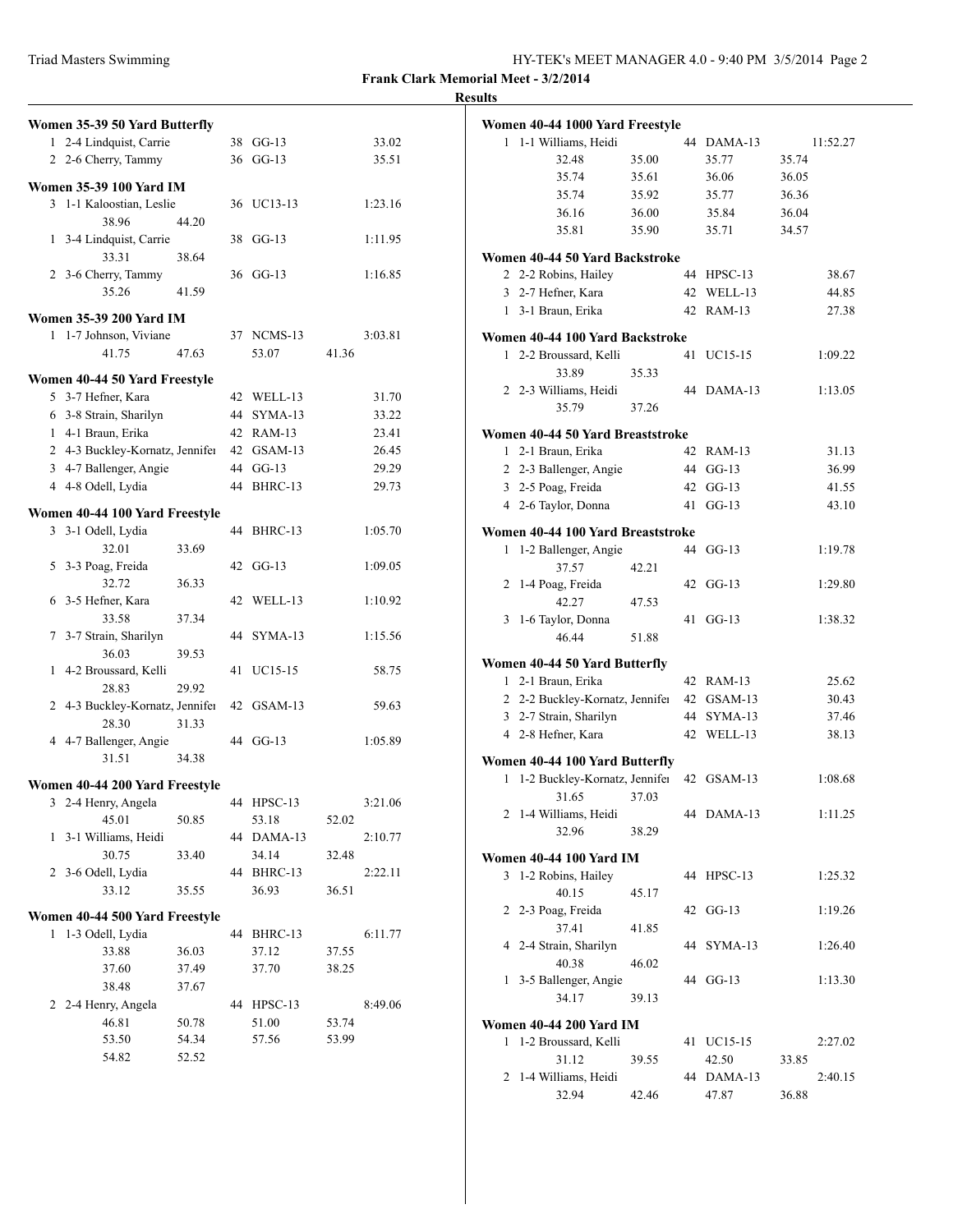|                               | Women 45-49 50 Yard Freestyle                       |                |    |                |                |
|-------------------------------|-----------------------------------------------------|----------------|----|----------------|----------------|
|                               | 4 2-1 Riley, Billie                                 |                | 45 | $GG-13$        | 34.07          |
|                               | 5 2-6 Mangan, Lynn                                  |                | 45 | SAIL-13        | 38.53          |
|                               | 2 3-1 Cleven, Detra                                 |                |    | 45 BSCM-15     | 28.12          |
|                               | 3 3-4 Thompson, Janice                              |                |    | 49 COLM-55     | 30.48          |
|                               | 1 4-5 Maycock, Cary                                 |                |    | 45 GSAM-13     | 27.67          |
|                               |                                                     |                |    |                |                |
|                               | Women 45-49 100 Yard Freestyle                      |                |    |                |                |
|                               | 2 2-1 Thompson, Janice                              |                |    | 49 COLM-55     | 1:11.07        |
|                               | 33.74                                               | 37.33          |    |                |                |
|                               | 3 2-3 Riley, Billie                                 |                | 45 | $GG-13$        | 1:20.04        |
|                               | 38.40                                               | 41.64          |    |                |                |
|                               | 1 4-4 Maycock, Cary                                 |                | 45 | GSAM-13        | 1:00.29        |
|                               | 29.39                                               | 30.90          |    |                |                |
|                               | Women 45-49 200 Yard Freestyle                      |                |    |                |                |
|                               | 1 3-2 Maycock, Cary                                 |                |    | 45 GSAM-13     | 2:12.59        |
|                               | 30.42                                               | 33.10          |    | 34.39          | 34.68          |
|                               |                                                     |                |    |                |                |
| 1                             | Women 45-49 500 Yard Freestyle<br>1-2 Maycock, Cary |                |    | 45 GSAM-13     | 6:03.95        |
|                               | 32.25                                               |                |    |                |                |
|                               | 37.05                                               | 35.62<br>36.86 |    | 37.42<br>37.52 | 38.08<br>37.38 |
|                               | 37.07                                               | 34.70          |    |                |                |
|                               |                                                     |                |    |                |                |
|                               | Women 45-49 1000 Yard Freestyle                     |                |    |                |                |
| 1                             | 2-3 Mangan, Lynn                                    |                | 45 | SAIL-13        | 17:16.04       |
|                               | 43.63                                               | 50.67          |    | 51.81          | 52.82          |
|                               | 53.04                                               | 52.83          |    | 53.30          | 52.87          |
|                               | 52.78                                               | 52.37          |    | 52.74          | 53.10          |
|                               | 52.71                                               | 52.81          |    | 52.39          | 52.67          |
|                               | 51.95                                               | 52.01          |    | 51.38          | 48.16          |
|                               | Women 45-49 50 Yard Backstroke                      |                |    |                |                |
| 1                             | 3-7 Thompson, Janice                                |                |    | 49 COLM-55     | 36.54          |
|                               | Women 45-49 100 Yard Backstroke                     |                |    |                |                |
|                               | 1 2-6 Thompson, Janice                              |                |    | 49 COLM-55     | 1:20.29        |
|                               | 38.70                                               | 41.59          |    |                |                |
|                               |                                                     |                |    |                |                |
|                               | Women 45-49 50 Yard Breaststroke                    |                |    |                |                |
|                               | 2 1-3 Riley, Billie                                 |                |    | 45 GG-13       | 46.55          |
|                               | 3 1-4 Mangan, Lynn                                  |                | 45 | SAIL-13        | 49.22          |
|                               | 1 2-2 Cleven, Detra                                 |                | 45 | BSCM-15        | 35.97          |
|                               | Women 45-49 100 Yard Butterfly                      |                |    |                |                |
| 1                             | 1-3 Cleven, Detra                                   |                | 45 | BSCM-15        | 1:08.76        |
|                               | 32.83                                               | 35.93          |    |                |                |
|                               |                                                     |                |    |                |                |
|                               | <b>Women 45-49 100 Yard IM</b>                      |                |    |                |                |
|                               | 1 3-3 Cleven, Detra                                 |                | 45 | BSCM-15        | 1:09.45        |
|                               | 32.30                                               | 37.15          |    |                |                |
| Women 50-54 50 Yard Freestyle |                                                     |                |    |                |                |
|                               | 3 1-3 Clarida, Kathy                                |                | 51 | GSAM-13        | 38.54          |
|                               | 2 2-2 Upton-Bracey, Stacey                          |                | 52 | BSCM-15        | 35.34          |
| 1                             | 3-3 Barrell, Sharon                                 |                | 52 | DAMA-13        | 29.97          |
|                               |                                                     |                |    |                |                |
|                               | Women 50-54 100 Yard Freestyle                      |                |    |                |                |
|                               | 1 3-8 Upton-Bracey, Stacey                          |                | 52 | BSCM-15        | 1:19.81        |
|                               | 38.64                                               | 41.17          |    |                |                |

| <b>Results</b> |                                   |       |    |               |          |
|----------------|-----------------------------------|-------|----|---------------|----------|
|                | Women 50-54 500 Yard Freestyle    |       |    |               |          |
|                | 1 2-2 West, Heather               |       |    | 51 FMS-13     | 8:04.93  |
|                | 41.15                             | 46.18 |    | 48.44         | 49.81    |
|                | 51.63                             | 49.14 |    | 49.58         | 51.19    |
|                | 51.25                             | 46.56 |    |               |          |
|                | Women 50-54 1000 Yard Freestyle   |       |    |               |          |
| 1              | 1-2 Quillen, Diane                |       |    | 50 GSAM-13    | 13:13.10 |
|                | 34.90                             | 38.85 |    | 39.71         | 40.01    |
|                | 40.35                             | 40.44 |    | 39.99         | 40.12    |
|                | 39.70                             | 40.64 |    | 39.39         | 39.75    |
|                | 40.19                             | 39.96 |    | 39.88         | 40.90    |
|                | 39.73                             | 39.88 |    | 40.15         | 38.56    |
|                | Women 50-54 50 Yard Backstroke    |       |    |               |          |
|                | 2 2-4 Disher, Charlotte           |       |    | 51 FMS-13     | 43.60    |
|                | 3 2-5 West, Heather               |       |    | 51 FMS-13     | 44.32    |
|                | 4 2-6 Clarida, Kathy              |       |    | 51 GSAM-13    | 44.47    |
|                | 1 3-6 Barrell, Sharon             |       |    | 52 DAMA-13    | 35.48    |
|                | Women 50-54 100 Yard Backstroke   |       |    |               |          |
|                | 2 1-3 Disher, Charlotte           |       | 51 | $FMS-13$      | 1:37.57  |
|                | 46.80                             | 50.77 |    |               |          |
|                | 1 2-5 Barrell, Sharon             |       |    | 52 DAMA-13    | 1:20.21  |
|                | 39.37                             | 40.84 |    |               |          |
|                | Women 50-54 50 Yard Breaststroke  |       |    |               |          |
|                | 2 1-2 Upton-Bracey, Stacey        |       |    | 52 BSCM-15    | 43.51    |
|                | 1 2-4 Quillen, Diane              |       |    | 50 GSAM-13    | 39.28    |
|                | 3 2-8 Disher, Charlotte           |       |    | 51 FMS-13     | 47.51    |
|                | Women 50-54 100 Yard Breaststroke |       |    |               |          |
|                | 1 1-3 Quillen, Diane              |       |    | 50 GSAM-13    | 1:25.01  |
|                | 40.53                             | 44.48 |    |               |          |
|                | 2 1-5 Upton-Bracey, Stacey        |       |    | 52 BSCM-15    | 1:34.44  |
|                | 45.51                             | 48.93 |    |               |          |
|                | 3 1-7 West, Heather               |       |    | 51 FMS-13     | 1:49.17  |
|                | 51.80                             | 57.37 |    |               |          |
|                | Women 50-54 50 Yard Butterfly     |       |    |               |          |
| 2              | 1-1 West, Heather                 |       |    | 51 FMS-13     | 43.89    |
|                | 3 1-3 Disher, Charlotte           |       | 51 | <b>FMS-13</b> | 46.42    |
| $\mathbf{1}$   | 2-3 Quillen, Diane                |       |    | 50 GSAM-13    | 32.02    |
|                | <b>Women 50-54 100 Yard IM</b>    |       |    |               |          |
|                | 3 1-3 West, Heather               |       | 51 | <b>FMS-13</b> | 1:35.83  |
|                | 44.01                             | 51.82 |    |               |          |
| $\mathbf{1}$   | 2-5 Upton-Bracey, Stacey          |       | 52 | BSCM-15       | 1:29.85  |
|                | 44.02                             | 45.83 |    |               |          |
|                | 2 2-6 Disher, Charlotte           |       | 51 | <b>FMS-13</b> | 1:35.45  |
|                | 44.06                             | 51.39 |    |               |          |
|                | Women 55-59 50 Yard Freestyle     |       |    |               |          |
|                | 2 2-4 Ruebel, Deb                 |       | 57 | $EAC-13$      | 38.22    |
|                | 3 2-5 Horne, Liz                  |       |    | 57 FMS-13     | 38.39    |
|                | 1 3-5 Hardison, Kathleen          |       |    | 55 EAC-13     | 30.49    |
|                | Women 55-59 100 Yard Freestyle    |       |    |               |          |
|                | 3 2-5 Ruebel, Deb                 |       | 57 | $EAC-13$      | 1:26.25  |
|                | 2 3-6 Hardison, Kathleen          |       | 55 | $EAC-13$      | 1:11.27  |
|                |                                   |       |    |               |          |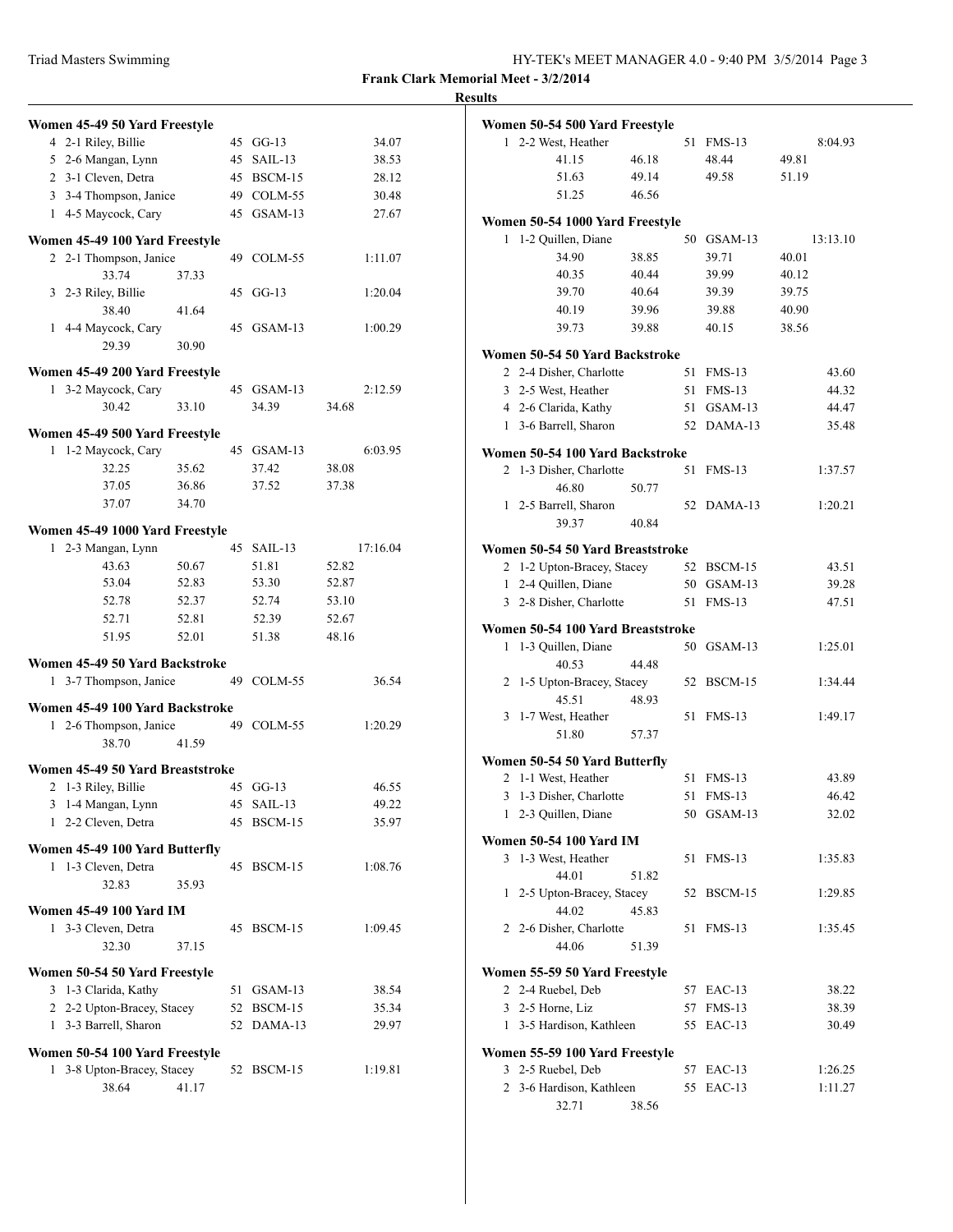| Triad Masters Swimming | HY-TEK's MEET MANAGER 4.0 - 9:40 PM 3/5/2014 Page 4 |
|------------------------|-----------------------------------------------------|
|------------------------|-----------------------------------------------------|

**Frank Clark Memorial Meet - 3/2/2014 Results**

|   | (Women 55-59 100 Yard Freestyle) |       |    |            |       |         |
|---|----------------------------------|-------|----|------------|-------|---------|
|   | 1 4-5 Crowder, Barbara           |       |    | 56 DUKE-13 |       | 1:03.50 |
|   | 30.82                            | 32.68 |    |            |       |         |
|   | Women 55-59 200 Yard Freestyle   |       |    |            |       |         |
|   | 4 1-3 Horne, Liz                 |       |    | 57 FMS-13  |       | 3:38.36 |
|   | 47.17                            | 55.20 |    | 58.71      | 57.28 |         |
|   | 3 2-3 Hardison, Kathleen         |       |    | 55 EAC-13  |       | 2:40.02 |
|   | 34.43                            | 40.35 |    | 40.78      | 44.46 |         |
|   | 1 3-3 Crowder, Barbara           |       |    | 56 DUKE-13 |       | 2:18.75 |
|   | 31.71                            | 34.94 |    | 36.20      | 35.90 |         |
|   | 2 3-5 DeMere, Susan              |       |    | 57 GS-55   |       | 2:21.09 |
|   | 32.75                            | 35.91 |    | 36.37      | 36.06 |         |
|   |                                  |       |    |            |       |         |
|   | Women 55-59 500 Yard Freestyle   |       |    |            |       |         |
| 1 | 1-5 DeMere, Susan                |       |    | 57 GS-55   |       | 6:15.44 |
|   | 34.54                            | 37.19 |    | 37.84      | 37.79 |         |
|   | 37.66                            | 37.59 |    | 38.10      | 39.02 |         |
|   | 38.50                            | 37.21 |    |            |       |         |
|   | Women 55-59 50 Yard Backstroke   |       |    |            |       |         |
|   | 4 1-1 Ruebel, Deb                |       |    | 57 EAC-13  |       | 47.25   |
|   | 2 2-3 Hardison, Kathleen         |       |    | 55 EAC-13  |       | 40.84   |
|   | 1 3-3 DeMere, Susan              |       |    | 57 GS-55   |       | 34.12   |
|   | 3 3-8 Horne, Liz                 |       |    | 57 FMS-13  |       | 44.82   |
|   | Women 55-59 50 Yard Breaststroke |       |    |            |       |         |
|   | 1 1-5 Horne, Liz                 |       | 57 | $FMS-13$   |       | 58.04   |
|   |                                  |       |    |            |       |         |
|   | Women 55-59 50 Yard Butterfly    |       |    |            |       |         |
|   | 1 1-2 Ruebel, Deb                |       |    | 57 EAC-13  |       | 45.09   |
| 2 | 1-4 Horne, Liz                   |       | 57 | $FMS-13$   |       | 50.63   |
|   | Women 55-59 100 Yard IM          |       |    |            |       |         |
|   | 1 1-4 Ruebel, Deb                |       |    | 57 EAC-13  |       | 1:43.85 |
|   |                                  |       |    |            |       |         |
|   | <b>Women 55-59 200 Yard IM</b>   |       |    |            |       |         |
|   | 1 1-3 Crowder, Barbara           |       |    | 56 DUKE-13 |       | 2:37.45 |
|   | 32.86                            | 42.40 |    | 45.23      | 36.96 |         |
|   | Women 70-74 50 Yard Freestyle    |       |    |            |       |         |
| 1 | 2-3 Bricken, Susan               |       |    | 70 CMAS-12 |       | 36.08   |
|   |                                  |       |    |            |       |         |
| 1 | Women 70-74 100 Yard Freestyle   |       |    |            |       |         |
|   | 2-4 Bricken, Susan<br>38.60      | 44.13 |    | 70 CMAS-12 |       | 1:22.73 |
|   |                                  |       |    |            |       |         |
|   | Women 70-74 50 Yard Backstroke   |       |    |            |       |         |
|   | 1 2-8 Bricken, Susan             |       |    | 70 CMAS-12 |       | 45.03   |
|   | Men 25-29 50 Yard Freestyle      |       |    |            |       |         |
|   | 1 4-6 Murphy, Davis              |       |    | 27 EAC-13  |       | 26.24   |
|   |                                  |       |    |            |       |         |
|   | Men 25-29 100 Yard Freestyle     |       |    |            |       |         |
|   | 1 4-4 Wilson, Eric               |       | 27 | $OSBC-13$  |       | 54.02   |
|   | 25.42                            | 28.60 |    |            |       |         |
|   | Men 25-29 200 Yard Freestyle     |       |    |            |       |         |
|   | 1 2-5 Murphy, Davis              |       | 27 | $EAC-13$   |       | 2:16.24 |
|   | 29.34                            | 33.85 |    | 35.65      | 37.40 |         |
|   |                                  |       |    |            |       |         |

|   | Men 25-29 500 Yard Freestyle     |                |                |                |          |
|---|----------------------------------|----------------|----------------|----------------|----------|
| 1 | 1-1 Murphy, Davis                |                | 27 EAC-13      |                | 6:03.16  |
|   | 31.05                            | 34.27          | 35.94          | 37.06          |          |
|   | 37.84                            | 37.61          | 37.84          | 39.26          |          |
|   | 37.94                            | 34.35          |                |                |          |
|   |                                  |                |                |                |          |
|   | Men 25-29 1000 Yard Freestyle    |                |                |                |          |
| 1 | 1-3 Krebs, David                 |                | 29 DAMA-13     |                | 13:51.82 |
|   | 33.23<br>40.08                   | 37.63          | 39.01<br>42.79 | 40.23          |          |
|   |                                  | 41.43<br>43.10 |                | 41.29          |          |
|   | 41.82                            | 44.19          | 43.21<br>44.54 | 43.63          |          |
|   | 43.84<br>43.26                   | 42.71          | 42.34          | 43.30<br>40.19 |          |
|   |                                  |                |                |                |          |
|   | Men 25-29 50 Yard Backstroke     |                |                |                |          |
|   | 1 2-1 Happ, Kevin                |                | 25 MAC-13      |                | 25.71    |
|   | 2 2-5 Pradilla Corria, Sebastian |                | 26 GSAM-13     |                | 31.07    |
|   | 3 2-7 Krebs, David               |                | 29 DAMA-13     |                | 32.14    |
|   | Men 25-29 100 Yard Backstroke    |                |                |                |          |
| 1 | 1-1 Happ, Kevin                  |                | 25 MAC-13      |                | 55.83    |
|   | 27.10                            | 28.73          |                |                |          |
|   | 2 1-3 Wilson, Eric               |                | 27 OSBC-13     |                | 1:01.88  |
|   | 29.20                            | 32.68          |                |                |          |
|   | 3 1-5 Pradilla Corria, Sebastian |                | 26 GSAM-13     |                | 1:05.38  |
|   | 32.12                            | 33.26          |                |                |          |
|   | 4 1-6 Krebs, David               |                | 29 DAMA-13     |                | 1:11.06  |
|   | 34.59                            | 36.47          |                |                |          |
|   | Men 25-29 50 Yard Breaststroke   |                |                |                |          |
|   | 1 1-1 Huffman, Richard           |                | 25 YSST-13     |                | 33.99    |
|   | 2 2-5 Murphy, Davis              |                | 27 EAC-13      |                | 34.99    |
|   |                                  |                |                |                |          |
|   | Men 25-29 100 Yard Breaststroke  |                |                |                |          |
|   | 1 1-1 Huffman, Richard<br>35.69  | 38.82          | 25 YSST-13     |                | 1:14.51  |
|   |                                  |                |                |                |          |
|   | Men 25-29 50 Yard Butterfly      |                |                |                |          |
|   | 1 2-3 Murphy, Davis              |                | 27 EAC-13      |                | 30.51    |
|   | Men 25-29 100 Yard IM            |                |                |                |          |
|   | 3 1-1 Huffman, Richard           |                | 25 YSST-13     |                | 1:09.23  |
|   | 33.54                            | 35.69          |                |                |          |
|   | 1 4-1 Happ, Kevin                |                | 25 MAC-13      |                | 58.10    |
|   | 25.71                            | 32.39          |                |                |          |
|   | 2 4-5 Pradilla Corria, Sebastian |                | 26 GSAM-13     |                | 1:04.19  |
|   | 29.32                            | 34.87          |                |                |          |
|   | <b>Men 25-29 200 Yard IM</b>     |                |                |                |          |
|   | 1 1-1 Wilson, Eric               |                | 27 OSBC-13     |                | 2:15.52  |
|   | 28.12                            | 34.87          | 40.41          | 32.12          |          |
|   | 2 1-2 Pradilla Corria, Sebastian |                | 26 GSAM-13     |                | 2:22.17  |
|   | 28.82                            | 33.89          | 44.13          | 35.33          |          |
|   | 3 1-3 Huffman, Richard           |                | 25 YSST-13     |                | 2:28.49  |
|   | 32.12                            | 40.15          | 39.92          | 36.30          |          |
|   |                                  |                |                |                |          |
|   | Men 30-34 50 Yard Freestyle      |                |                |                |          |
|   | 1 4-5 Houck, Andrew              |                | 33 NCMS-13     |                | 25.53    |
|   | Men 30-34 50 Yard Backstroke     |                |                |                |          |
|   | 1 2-3 Houck, Andrew              |                | 33 NCMS-13     |                | 29.45    |
|   |                                  |                |                |                |          |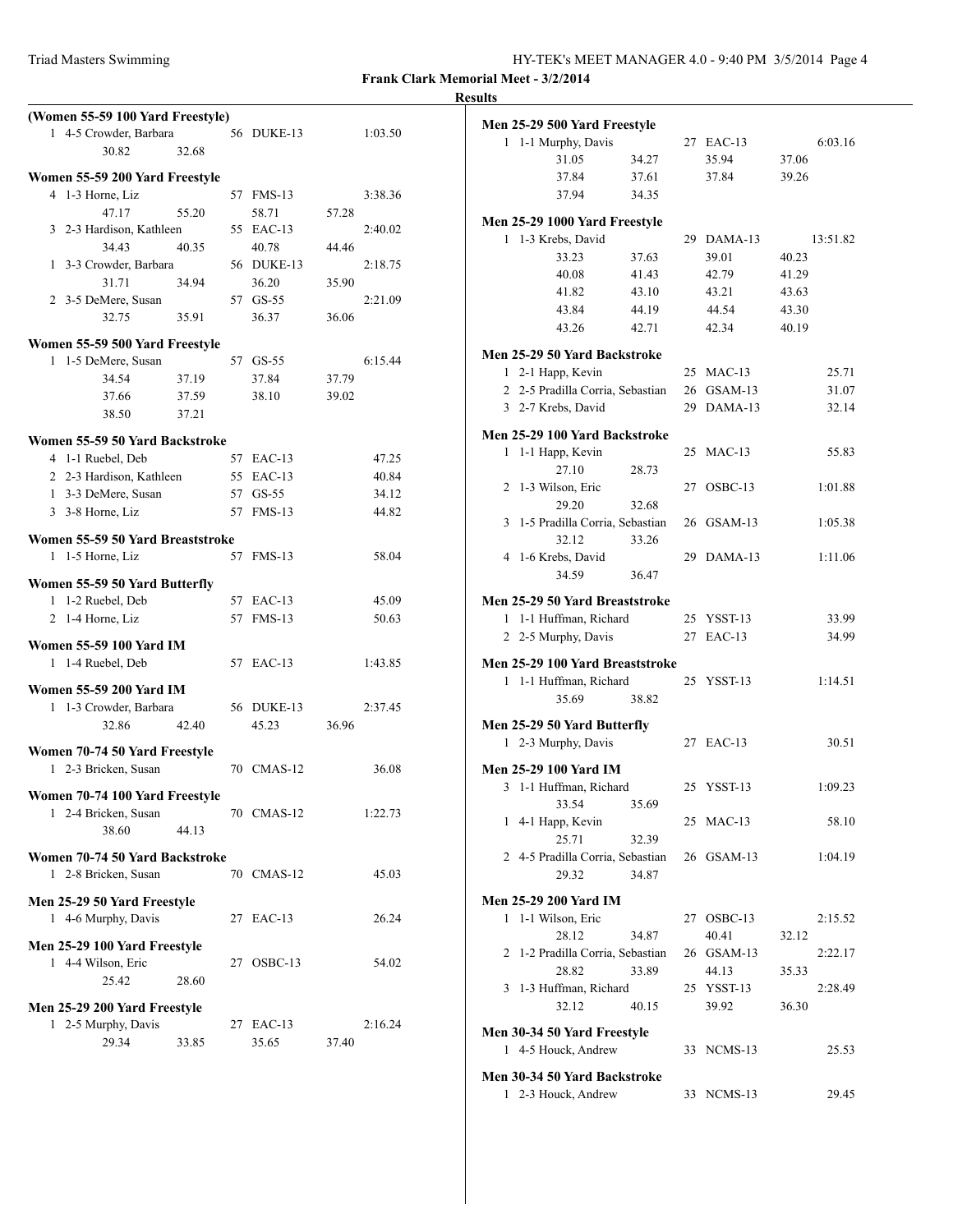| Triad Masters Swimming | HY-TEK's MEET MANAGER 4.0 - 9:40 PM 3/5/2014 Page 5 |
|------------------------|-----------------------------------------------------|
|------------------------|-----------------------------------------------------|

## **Results**

| Men 30-34 50 Yard Breaststroke<br>1 2-4 Houck, Andrew                       |                |    | 33 NCMS-13              | 33.95            |
|-----------------------------------------------------------------------------|----------------|----|-------------------------|------------------|
| Men 30-34 50 Yard Butterfly<br>1 3-6 Houck, Andrew                          |                |    | 33 NCMS-13              | 27.72            |
| Men 35-39 50 Yard Freestyle<br>1 5-1 Fletcher, Van<br>2 5-5 Sadosky, Daniel |                |    | 38 RAM-13<br>39 RAM-13  | 22.53<br>24.47   |
| Men 35-39 100 Yard Freestyle                                                |                |    |                         |                  |
| 1 4-1 Fletcher, Van<br>24.89                                                | 25.67          |    | 38 RAM-13               | 50.56            |
| 2 4-3 Sadosky, Daniel<br>25.51                                              | 28.50          |    | 39 RAM-13               | 54.01            |
| Men 35-39 100 Yard Breaststroke<br>1 2-4 Sadosky, Daniel<br>34.43           | 39.01          |    | 39 RAM-13               | 1:13.44          |
| Men 35-39 50 Yard Butterfly<br>1 3-2 Dallamura, Scott                       |                |    | 35 OSBC-13              | 25.31            |
| Men 35-39 100 Yard Butterfly<br>1 2-2 Dallamura, Scott<br>26.77             | 29.97          |    | 35 OSBC-13              | 56.74            |
| <b>Men 35-39 100 Yard IM</b><br>1 4-2 Fletcher, Van                         |                |    | 38 RAM-13               | 58.96            |
| 26.92<br>2 4-4 Sadosky, Daniel<br>29.57                                     | 32.04<br>34.09 | 39 | $RAM-13$                | 1:03.66          |
| Men 40-44 50 Yard Freestyle                                                 |                |    |                         |                  |
| 2 1-1 Hillman, Jason                                                        |                |    | 40 CSM-13               | 29.86            |
| 3 2-5 Nickel, Ed<br>1 5-3 McCormick, Bill                                   |                |    | 43 TMS-13<br>41 MSAM-13 | 32.10<br>24.26   |
| Men 40-44 100 Yard Freestyle<br>1 4-5 Pegram, Steve<br>26.59                | 28.61          |    | 44 MAC-13               | 55.20            |
| Men 40-44 200 Yard Freestyle                                                |                |    |                         |                  |
| 2-1 Pegram, Steve<br>1<br>28.50                                             | 30.63          |    | 44 MAC-13<br>31.33      | 2:01.73<br>31.27 |
| Men 40-44 50 Yard Backstroke<br>1 1-2 Hillman, Jason                        |                |    | 40 CSM-13               | 38.97            |
| Men 40-44 50 Yard Breaststroke                                              |                |    |                         |                  |
| 1 2-3 McCormick, Bill                                                       |                | 41 | MSAM-13                 | 30.52            |
| 2 2-6 Hillman, Jason                                                        |                | 40 | $CSM-13$                | 39.50            |
| Men 40-44 100 Yard Breaststroke                                             |                |    |                         |                  |
| 1 2-2 McCormick, Bill<br>31.32                                              | 34.90          | 41 | $MSAM-13$               | 1:06.22          |
| Men 40-44 50 Yard Butterfly                                                 |                |    |                         |                  |
| 3 1-5 Hillman, Jason                                                        |                |    | 40 CSM-13               | 41.39            |
| 1 3-4 Pegram, Steve                                                         |                |    | 44 MAC-13               | 26.25            |
| 2 3-8 McCormick, Bill                                                       |                |    | 41 MSAM-13              | 29.16            |
| Men 40-44 100 Yard Butterfly<br>1 2-3 Pegram, Steve<br>27.44                | 31.06          |    | 44 MAC-13               | 58.50            |

|   | <b>Men 40-44 100 Yard IM</b>                       |       |    |            |       |          |
|---|----------------------------------------------------|-------|----|------------|-------|----------|
|   | 2 2-1 Hillman, Jason<br>38.94                      | 40.78 |    | 40 CSM-13  |       | 1:19.72  |
|   | 1 4-3 McCormick, Bill                              |       | 41 | MSAM-13    |       | 1:01.73  |
|   | 28.74                                              | 32.99 |    |            |       |          |
|   | Men 45-49 50 Yard Freestyle                        |       |    |            |       |          |
|   | 3 1-3 Fahning, Tim                                 |       |    | 49 HPSC-13 |       | 30.26    |
|   | 2 2-1 Kornatz, Kurt                                |       |    | 46 GSAM-13 |       | 27.18    |
|   | 1 5-6 Finn, John                                   |       |    | 45 MAC-13  |       | 24.61    |
|   | Men 45-49 100 Yard Freestyle                       |       |    |            |       |          |
|   | 1 2-2 Kornatz, Kurt                                |       |    | 46 GSAM-13 |       | 59.53    |
|   | 28.03                                              | 31.50 |    |            |       |          |
|   | Men 45-49 1000 Yard Freestyle                      |       |    |            |       |          |
|   | 1 2-1 Kern, Paul                                   |       |    | 45 TMS-13  |       | 14:12.88 |
|   | 35.15                                              | 40.77 |    | 1:24.35    | 42.80 |          |
|   | 42.86                                              | 43.02 |    | 43.79      | 43.58 |          |
|   | 43.38                                              | 43.81 |    | 43.79      | 44.18 |          |
|   | 43.37                                              | 44.00 |    | 43.66      | 43.60 |          |
|   | 44.42                                              | 43.64 |    | 38.71      |       |          |
|   |                                                    |       |    |            |       |          |
|   | Men 45-49 50 Yard Backstroke<br>2 1-3 Fahning, Tim |       |    | 49 HPSC-13 |       | 41.14    |
|   | 1 2-4 Niemeyer, Charles (Chuck                     |       |    | 46 GG-13   |       | 30.16    |
|   |                                                    |       |    |            |       |          |
|   | Men 45-49 100 Yard Backstroke                      |       |    |            |       |          |
|   | 1 1-4 Niemeyer, Charles (Chuck                     |       |    | 46 GG-13   |       | 1:02.42  |
|   | 31.14                                              | 31.28 |    |            |       |          |
|   | Men 45-49 50 Yard Breaststroke                     |       |    |            |       |          |
|   | 2 1-2 Fahning, Tim                                 |       |    | 49 HPSC-13 |       | 39.65    |
|   | 1 2-2 Finn, John                                   |       | 45 | $MAC-13$   |       | 29.73    |
|   | Men 45-49 100 Yard Breaststroke                    |       |    |            |       |          |
|   | 1 2-3 Finn, John                                   |       |    | 45 MAC-13  |       | 1:06.56  |
|   | 30.71                                              | 35.85 |    |            |       |          |
|   | Men 45-49 50 Yard Butterfly                        |       |    |            |       |          |
|   | 4 1-3 Fahning, Tim                                 |       |    | 49 HPSC-13 |       | 36.53    |
|   | 3 2-4 Kern, Paul                                   |       | 45 | $TMS-13$   |       | 30.79    |
| 1 | 3-4 Niemeyer, Charles (Chuck                       |       |    | 46 GG-13   |       | 26.25    |
|   | 2 3-7 Mahmoud, Tamer                               |       |    | 45 DUKE-13 |       | 28.94    |
|   |                                                    |       |    |            |       |          |
|   | Men 45-49 100 Yard Butterfly                       |       |    |            |       |          |
|   | 1 2-4 Niemeyer, Charles (Chuck<br>27.26            | 32.94 |    | 46 GG-13   |       | 1:00.20  |
|   | 2 2-5 Mahmoud, Tamer                               |       |    | 45 DUKE-13 |       | 1:03.74  |
|   | <b>Men 45-49 100 Yard IM</b>                       |       |    |            |       |          |
|   | 3 2-3 Fahning, Tim                                 |       | 49 | HPSC-13    |       | 1:22.60  |
|   | 37.82                                              | 44.78 |    |            |       |          |
|   | 2 3-2 Kornatz, Kurt                                |       |    | 46 GSAM-13 |       | 1:08.39  |
|   | 31.36                                              | 37.03 |    |            |       |          |
|   | 1 4-7 Mahmoud, Tamer                               |       |    | 45 DUKE-13 |       | 1:06.99  |
|   | 31.11                                              | 35.88 |    |            |       |          |
|   | <b>Men 45-49 200 Yard IM</b>                       |       |    |            |       |          |
|   | 1 1-4 Kornatz, Kurt                                |       |    | 46 GSAM-13 |       | 2:36.10  |
|   | 31.95                                              | 40.44 |    | 47.49      | 36.22 |          |
|   | 2 1-6 Kern, Paul                                   |       | 45 | $TMS-13$   |       | 2:48.24  |
|   | 36.28                                              | 43.43 |    | 48.92      | 39.61 |          |
|   |                                                    |       |    |            |       |          |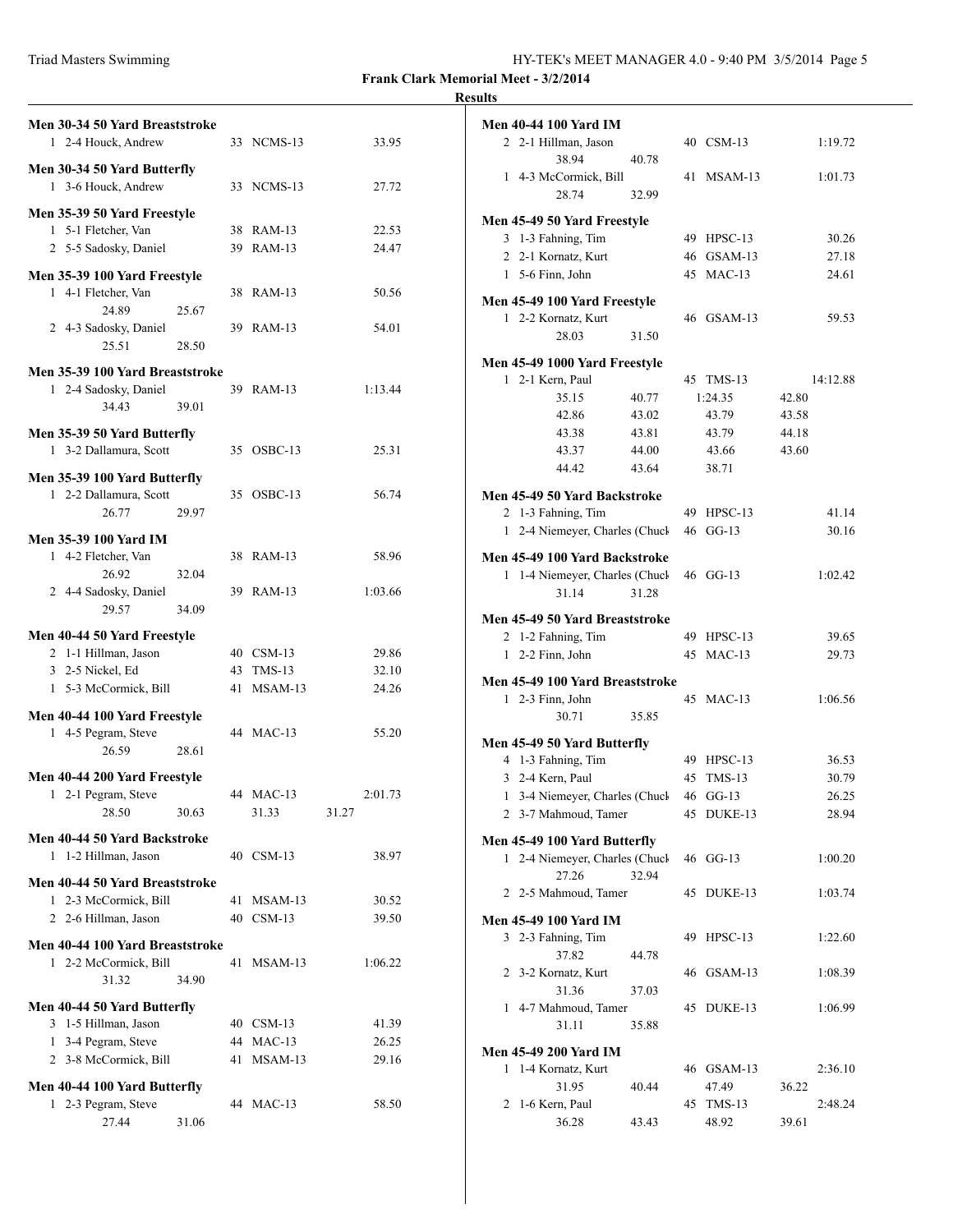| HY-TEK's MEET MANAGER 4.0 - 9:40 PM 3/5/2014 Page 6 |  |  |
|-----------------------------------------------------|--|--|
|-----------------------------------------------------|--|--|

## **Men 50-54 50 Yard Freestyle** 10 1-2 Gray, Stafford 52 TMS-13 30.20 11 2-6 White, Jay 53 MAC-13 32.26 6 3-1 Hudnell, Andy 52 GSAM-13 25.47 7 3-2 Parker, Lee 52 RAM-13 25.99 8 3-6 Hunt, Steve 50 PACE-13 28.96 9 3-7 Buchanan, Bill 54 HAWK-13 28.99 \*3 4-2 Hopkins, Mark 51 MAC-13 25.01 \*3 4-2 Woody, Kevin 50 OSBC-13 25.01 5 4-4 Arnholt, Alan 50 NCMS-13 25.33 1 5-2 Stewart, Henry 50 RAM-13 23.22 2 5-8 Reeve, Brian 51 GSAM-13 24.93 **Men 50-54 100 Yard Freestyle** 7 2-3 Hunt, Steve 50 PACE-13 1:02.50 29.78 32.72 9 2-5 White, Jay 53 MAC-13 1:13.77 34.50 39.27 4 3-1 Arnholt, Alan 50 NCMS-13 55.84 26.99 28.85 5 3-2 Hopkins, Mark 51 MAC-13 56.52 26.63 29.89 6 3-3 Parker, Lee 52 RAM-13 58.07 27.52 30.55 8 3-6 Buchanan, Bill 54 HAWK-13 1:04.42 30.54 33.88 1 4-2 Stewart, Henry 50 RAM-13 51.57 25.21 26.36 2 4-7 Reeve, Brian 51 GSAM-13 55.75 26.39 29.36 3 4-8 Woody, Kevin 50 OSBC-13 55.78 26.92 28.86 **Men 50-54 200 Yard Freestyle** 3 1-2 Buchanan, Bill 54 HAWK-13 2:27.46 32.71 36.37 39.82 38.56 1 2-2 Arnholt, Alan 50 NCMS-13 2:08.27 29.67 31.75 33.37 33.48 2 2-3 Woody, Kevin 50 OSBC-13 2:09.74 29.61 32.61 34.18 33.34 **Men 50-54 500 Yard Freestyle** 1 1-6 Hunt, Steve 50 PACE-13 7:04.09 34.74 37.31 39.97 42.52 43.27 43.59 44.75 45.90 46.73 45.31 **Men 50-54 1000 Yard Freestyle** 1 2-2 Putney, Donald 50 TMS-13 14:34.46 39.70 43.16 43.94 44.80 44.79 44.55 44.09 44.21 44.71 44.75 42.85 44.32 45.09 45.05 44.91 44.54 44.68 43.73 42.73 37.86 **Men 50-54 50 Yard Backstroke** 2 1-1 White, Jay 53 MAC-13 35.93 1 2-6 Parker, Lee 52 RAM-13 31.17

| Men 50-54 100 Yard Backstroke   |       |                     |                  |
|---------------------------------|-------|---------------------|------------------|
| 1 1-7 White, Jay                |       | 53 MAC-13           | 1:17.87          |
| 38.17                           | 39.70 |                     |                  |
| Men 50-54 50 Yard Breaststroke  |       |                     |                  |
| 1 2-1 Wennborg, Lars            |       | 50 MAC-13           | 29.43            |
|                                 |       |                     |                  |
| Men 50-54 100 Yard Breaststroke |       |                     |                  |
| 1 2-1 Wennborg, Lars            |       | 50 MAC-13           | 1:03.37          |
| 29.86                           | 33.51 |                     |                  |
| Men 50-54 50 Yard Butterfly     |       |                     |                  |
| 4 1-4 Buchanan, Bill            |       | 54 HAWK-13          | 36.80            |
| 2 2-1 Hudnell, Andy             |       | 52 GSAM-13          | 28.04            |
| 3 2-2 Parker, Lee               |       | 52 RAM-13           | 29.58            |
| 1 3-1 Stewart, Henry            |       | 50 RAM-13           | 25.20            |
|                                 |       |                     |                  |
| Men 50-54 100 Yard Butterfly    |       |                     |                  |
| 1 2-1 Stewart, Henry            |       | 50 RAM-13           | 55.78            |
| 25.96                           | 29.82 |                     |                  |
| <b>Men 50-54 100 Yard IM</b>    |       |                     |                  |
| 4 2-2 Buchanan, Bill            |       | 54 HAWK-13          | 1:22.59          |
| 2 3-1 Hopkins, Mark             |       | 51 MAC-13           | 1:07.44          |
| 31.05                           | 36.39 |                     |                  |
| 3 3-4 White, Jay                |       | 53 MAC-13           | 1:20.04          |
| 36.82                           | 43.22 |                     |                  |
| 1 4-6 Reeve, Brian              |       | 51 GSAM-13          | 1:06.89          |
| 32.85                           | 34.04 |                     |                  |
|                                 |       |                     |                  |
| <b>Men 50-54 200 Yard IM</b>    |       |                     |                  |
| 1 1-5 Putney, Donald            |       | 50 TMS-13           | 2:40.01          |
| 33.35                           | 41.90 | 45.92               | 38.84            |
| Men 55-59 50 Yard Freestyle     |       |                     |                  |
| 6 2-2 Lindholm, Larry           |       | 59 TMS-13           | 29.90            |
| 4 3-4 Miller, Richard           |       | 59 NCMS-13          | 26.91            |
| 5 3-5 White, Tim                |       | 58 CSM-13           | 28.55            |
| 3 4-1 Crowder, Robert           |       | 58 DUKE-13          | 24.97            |
| 1 5-4 Klein, Jonathan           |       | 56 DUKE-13          | 24.39            |
| 2 5-7 Greve, Ted                |       | 56 CSM-13           | 24.63            |
|                                 |       |                     |                  |
| Men 55-59 100 Yard Freestyle    |       |                     |                  |
| 4 2-4 White, Tim                |       | 58 CSM-13           | 1:03.58          |
| 30.00                           | 33.58 |                     |                  |
|                                 |       | 58 DUKE-13          | 58.24            |
| 2 3-4 Crowder, Robert           |       |                     |                  |
| 28.07                           | 30.17 |                     |                  |
| 3 3-5 Miller, Richard           |       | 59 NCMS-13          | 59.43            |
| 28.41                           | 31.02 |                     |                  |
| 1 4-6 Klein, Jonathan           |       | 56 DUKE-13          | 55.33            |
| 26.03                           | 29.30 |                     |                  |
|                                 |       |                     |                  |
| Men 55-59 200 Yard Freestyle    |       |                     |                  |
| 2 1-1 White, Tim                |       | 58 CSM-13           | 2:18.69          |
| 32.09                           | 35.56 | 36.24               | 34.80            |
| 1 2-4 Miller, Richard           |       | 59 NCMS-13          | 2:13.38          |
| 29.84                           | 33.85 | 34.64               | 35.05            |
| 3 2-7 Klein, Jonathan<br>24.68  | 54.30 | 56 DUKE-13<br>51.62 | 2:54.36<br>43.76 |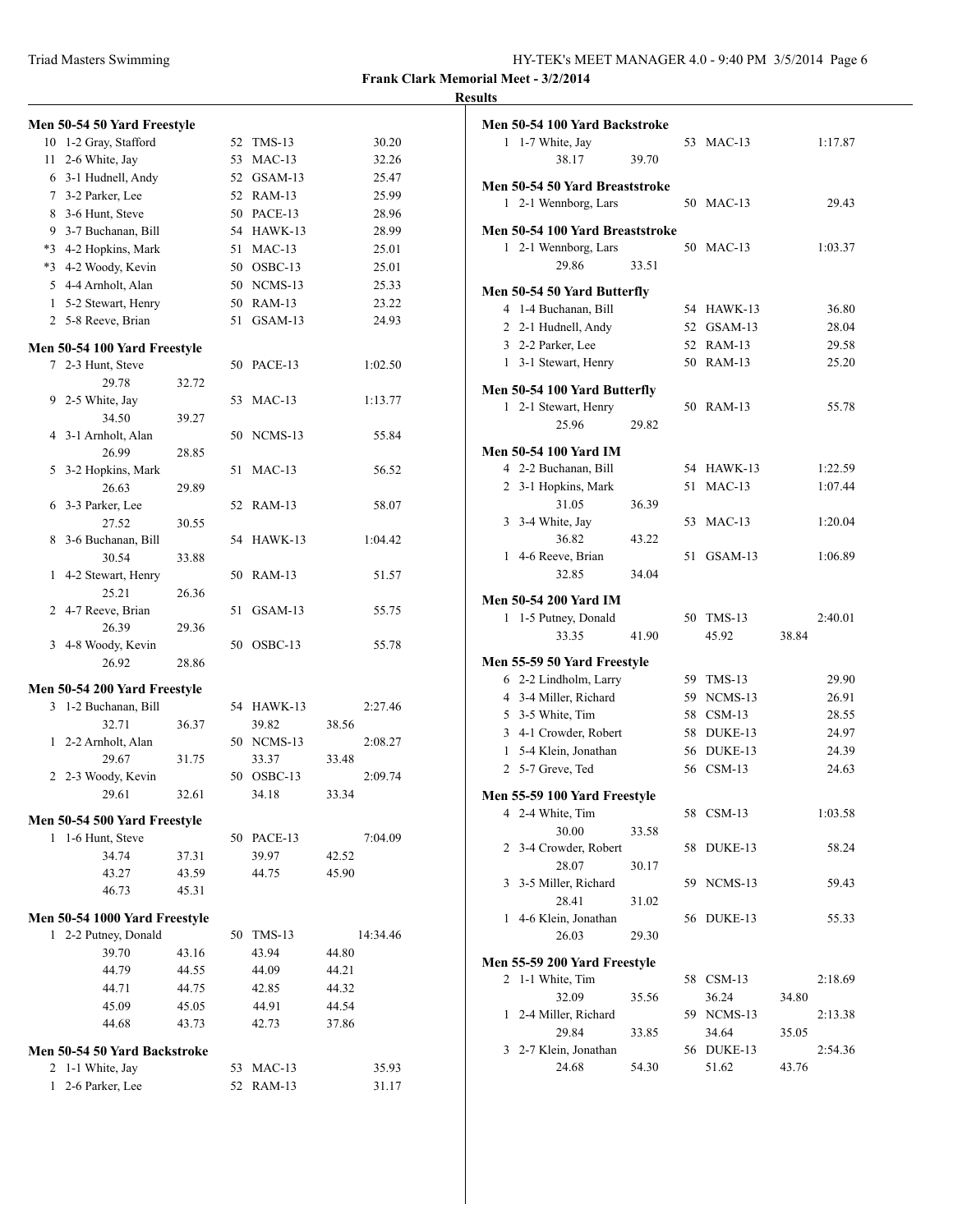| HY-TEK's MEET MANAGER 4.0 - 9:40 PM 3/5/2014 Page 7 |  |  |  |  |
|-----------------------------------------------------|--|--|--|--|
|-----------------------------------------------------|--|--|--|--|

## **Results**

| Men 55-59 500 Yard Freestyle                       |       |          |                     |                |  |  |
|----------------------------------------------------|-------|----------|---------------------|----------------|--|--|
| 1 1-4 White, Tim                                   |       |          | 58 CSM-13           | 6:13.52        |  |  |
| 33.39                                              | 37.91 |          | 37.93               | 38.98          |  |  |
| 38.13                                              | 37.73 |          | 37.82               | 37.14          |  |  |
| 37.73                                              | 36.76 |          |                     |                |  |  |
| 2 1-7 Stone, Keith                                 |       |          | 55 EAC-13           | 7:05.88        |  |  |
| 39.93                                              | 42.34 |          | 43.84               | 43.46          |  |  |
| 43.37                                              | 43.18 |          | 43.86               | 42.49          |  |  |
| 42.25                                              | 41.16 |          |                     |                |  |  |
| 3 2-3 Sasser, Jon                                  |       |          | 58 RAM-13           | 8:43.41        |  |  |
| 45.14                                              | 49.74 |          | 51.33               | 53.71          |  |  |
| 54.23                                              | 53.42 |          | 54.11               | 55.21          |  |  |
| 53.65                                              | 52.87 |          |                     |                |  |  |
| --- 2- Boyles, Kent                                |       |          | 58 TMS-13           | 3:07.44        |  |  |
| 16.89                                              |       |          |                     |                |  |  |
| Men 55-59 1000 Yard Freestyle                      |       |          |                     |                |  |  |
| 1 1-5 Stone, Keith                                 |       |          | 55 EAC-13           | 14:25.39       |  |  |
| 37.60                                              | 40.84 |          | 42.34               | 42.99          |  |  |
| 44.86                                              | 43.57 |          | 44.89               | 43.55          |  |  |
| 43.55                                              | 44.84 |          | 43.28               | 43.94          |  |  |
| 44.27                                              | 43.83 |          | 44.31               | 44.45          |  |  |
| 44.29                                              | 43.66 |          | 43.61               | 40.72          |  |  |
| Men 55-59 50 Yard Backstroke                       |       |          |                     |                |  |  |
| 2 1-5 Sasser, Jon                                  |       |          | 58 RAM-13           | 53.61          |  |  |
| 1 2-2 Klein, Jonathan                              |       |          | 56 DUKE-13          | 28.35          |  |  |
|                                                    |       |          |                     |                |  |  |
| Men 55-59 100 Yard Backstroke                      |       |          |                     |                |  |  |
|                                                    |       |          |                     |                |  |  |
| 1 1-2 Klein, Jonathan                              |       |          | 56 DUKE-13          | 1:01.58        |  |  |
| 29.93                                              | 31.65 |          |                     |                |  |  |
| Men 55-59 50 Yard Breaststroke                     |       |          |                     |                |  |  |
| 1 2-7 Boyles, Kent                                 |       |          | 58 TMS-13           | 40.27          |  |  |
| Men 55-59 100 Yard Breaststroke                    |       |          |                     |                |  |  |
| 1 2-5 Boyles, Kent                                 |       |          | 58 TMS-13           | 1:29.21        |  |  |
| 40.68                                              | 48.53 |          |                     |                |  |  |
|                                                    |       |          |                     |                |  |  |
| Men 55-59 50 Yard Butterfly                        |       |          |                     |                |  |  |
| 2 2-5 White, Tim                                   |       |          | 58 CSM-13           | 31.13          |  |  |
| 3-3 Greve, Ted<br>1                                |       |          | 56 CSM-13           | 25.98          |  |  |
| Men 55-59 100 Yard Butterfly                       |       |          |                     |                |  |  |
| 1 1-1 Crowder, Robert                              |       |          | 58 DUKE-13          | 1:06.00        |  |  |
| 31.20                                              | 34.80 |          |                     |                |  |  |
|                                                    |       |          |                     |                |  |  |
| <b>Men 55-59 100 Yard IM</b>                       |       |          |                     |                |  |  |
| 3-3 Lindholm, Larry<br>1<br>37.08                  | 40.60 | 59       | $TMS-13$            | 1:17.68        |  |  |
|                                                    |       | 55       |                     |                |  |  |
| 2 3-5 Stone, Keith<br>38.00                        | 46.01 |          | $EAC-13$            | 1:24.01        |  |  |
|                                                    |       |          |                     |                |  |  |
| Men 60-64 50 Yard Freestyle                        |       |          |                     |                |  |  |
| 3 1-6 Atkinson, Tom                                |       | 64       | <b>TMS-13</b>       | 36.84          |  |  |
| 2 3-3 Haney, Rich<br>4-7 Perkowski, Jonathan<br>1. |       | 61<br>61 | $TMS-13$<br>UC13-13 | 26.75<br>26.67 |  |  |

|   | Men 60-64 100 Yard Freestyle    |       |    |            |          |
|---|---------------------------------|-------|----|------------|----------|
|   | 1 2-1 Haney, Rich               |       | 61 | $TMS-13$   | 59.47    |
|   | 28.08                           | 31.39 |    |            |          |
|   |                                 |       |    |            |          |
|   | Men 60-64 200 Yard Freestyle    |       |    |            |          |
|   | 1 2-6 Haney, Rich               |       | 61 | $TMS-13$   | 2:37.01  |
|   | 34.63                           | 40.15 |    | 41.06      | 41.17    |
|   | Men 60-64 1000 Yard Freestyle   |       |    |            |          |
| 1 | 1-4 Gibson, Jack                |       |    | 60 DAMA-13 | 13:54.36 |
|   | 39.74                           | 38.25 |    | 40.45      | 41.18    |
|   | 41.76                           | 41.41 |    | 43.06      | 41.73    |
|   | 42.68                           | 42.86 |    | 42.95      | 42.84    |
|   | 42.02                           | 42.54 |    |            | 43.06    |
|   |                                 |       |    | 42.08      |          |
|   | 42.40                           | 41.56 |    | 42.17      | 39.62    |
|   | Men 60-64 50 Yard Butterfly     |       |    |            |          |
|   | --- 1- Atkinson, Tom            |       |    | 64 TMS-13  | DQ       |
|   |                                 |       |    |            |          |
|   | Men 65-69 50 Yard Freestyle     |       |    |            |          |
|   | 1 2-3 Richelson, Andrew         |       |    | 66 TMS-13  | 30.41    |
|   | Men 65-69 200 Yard Freestyle    |       |    |            |          |
|   | 1 1-4 Ratterman, George         |       |    | 66 GSAM-13 | 2:57.98  |
|   | 37.85                           | 44.75 |    |            |          |
|   |                                 |       |    | 48.02      | 47.36    |
|   | Men 65-69 50 Yard Butterfly     |       |    |            |          |
|   | 1 1-1 Richelson, Andrew         |       |    | 66 TMS-13  | 33.45    |
|   |                                 |       |    |            |          |
|   | Men 70-74 50 Yard Freestyle     |       |    |            |          |
|   | 1 1-4 White, Bernard            |       |    | 70 CSM-13  | 30.45    |
|   | 2 2-7 Gadol, Lou                |       |    | 72 AMS-13  | 33.92    |
|   | Men 70-74 100 Yard Freestyle    |       |    |            |          |
|   |                                 |       |    | 72 AMS-13  |          |
|   | 1 1-2 Gadol, Lou                |       |    |            | 1:21.71  |
|   | 37.60                           | 44.11 |    |            |          |
|   | Men 70-74 50 Yard Breaststroke  |       |    |            |          |
|   | 1 1-4 Gadol, Lou                |       |    | 72 AMS-13  | 41.32    |
|   |                                 |       |    |            |          |
|   | Men 70-74 100 Yard Breaststroke |       |    |            |          |
|   | 1 2-6 Gadol, Lou                |       |    | 72 AMS-13  | 1:36.93  |
|   | 44.88                           | 52.05 |    |            |          |
|   | Men 70-74 50 Yard Butterfly     |       |    |            |          |
| 1 | 1-2 White, Bernard              |       |    | 70 CSM-13  | 33.49    |
|   |                                 |       |    |            |          |
|   | <b>Men 70-74 100 Yard IM</b>    |       |    |            |          |
|   | 1 2-4 Gadol, Lou                |       |    | 72 AMS-13  | 1:29.44  |
|   | 40.55                           | 48.89 |    |            |          |
|   |                                 |       |    |            |          |
|   | Men 75-79 50 Yard Freestyle     |       |    |            |          |
|   | 1 2-4 Clark, Jerry              |       |    | 76 CSM-13  | 31.41    |
|   | Men 75-79 100 Yard Freestyle    |       |    |            |          |
|   | 1 1-1 Clark, Jerry              |       |    | 76 CSM-13  | 1:12.58  |
|   | 35.71                           |       |    |            |          |
|   |                                 | 36.87 |    |            |          |
|   | Men 75-79 200 Yard Freestyle    |       |    |            |          |
|   | 1 1-3 Clark, Jerry              |       |    | 76 CSM-13  | 2:45.79  |
|   | 38.52                           | 41.50 |    | 42.92      | 42.85    |
|   |                                 |       |    |            |          |
|   | Men 80-84 50 Yard Freestyle     |       |    |            |          |
|   | 1 1-5 Kortheuer, John           |       |    | 83 GCYM-13 | 34.20    |
|   |                                 |       |    |            |          |